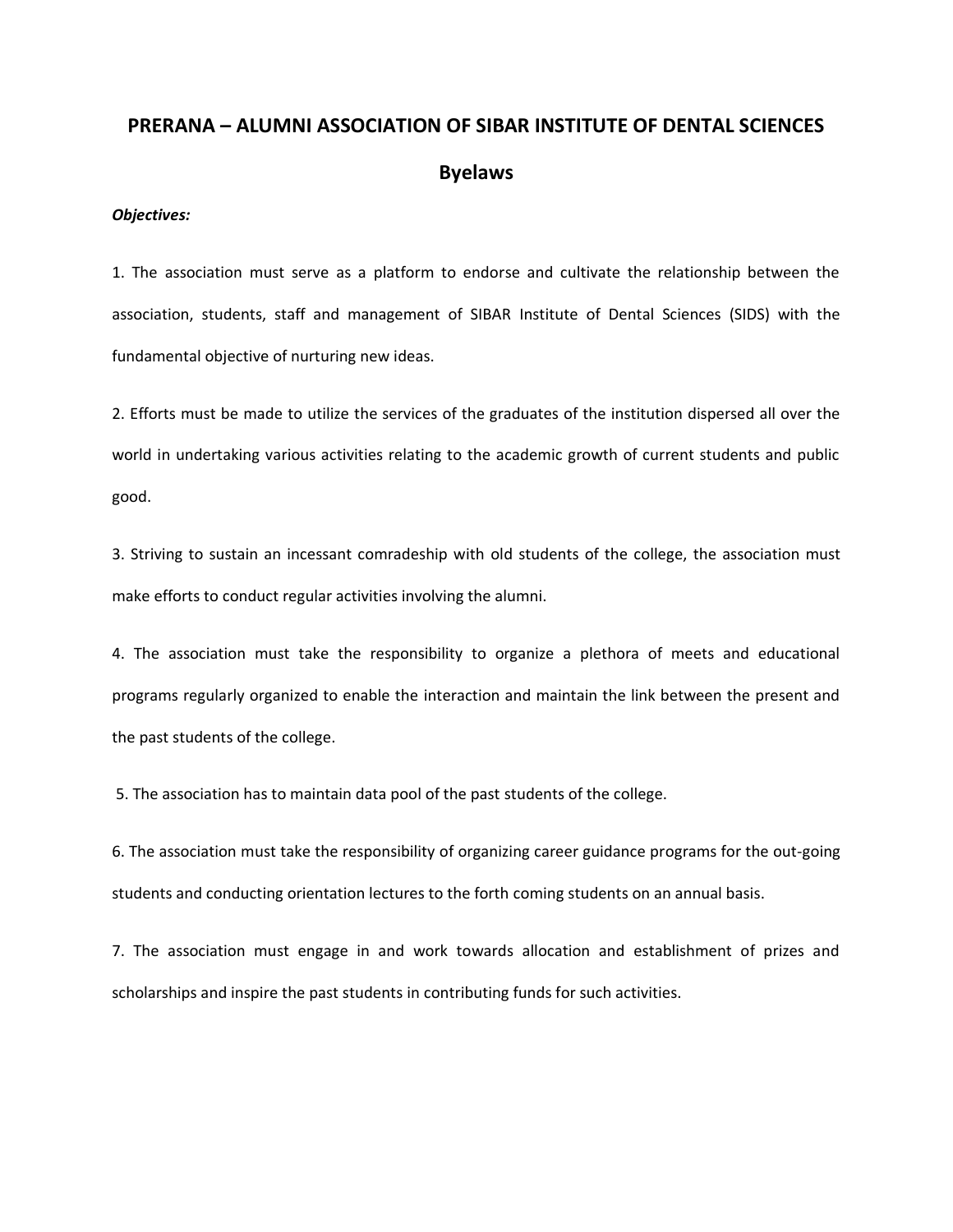8. The association must strive to inculcate social responsibility among the students and encourage contributions to the Prime Minister's relief fund /Chief Minister's relief fund in both natural and /or national catastrophe.

9. The association has to host and maintain a website as well as publish the newsletters/house journals to grant a pedestal to harbor the past and the present students' symbiotic interactions.

10. The association has to actively implicate the aim to improve infrastructure of the institute which will benefit the students and create a portrayal of the Alma Mater in the society.

11. The association must take responsibility to aid in the propagation of activities to fortify the bond of companionship and brotherhood.

## *Composition of the managing committee of the association:*

The Association shall function under the guidance of Dr. L. Krishna Prasad, Secretary, SIBAR Educational Academy and Dean, SIBAR Institute of Dental Sciences, Guntur who will act as Chairman of the Association.

The management of the Association shall vest in the Managing Committee duly constituted comprising of the following office bearers:

1. President (One)

2. Vice– President (One)

3. Honorary Secretary (One)

4. Joint Secretary (One)

5. Honorary Treasurer (One)